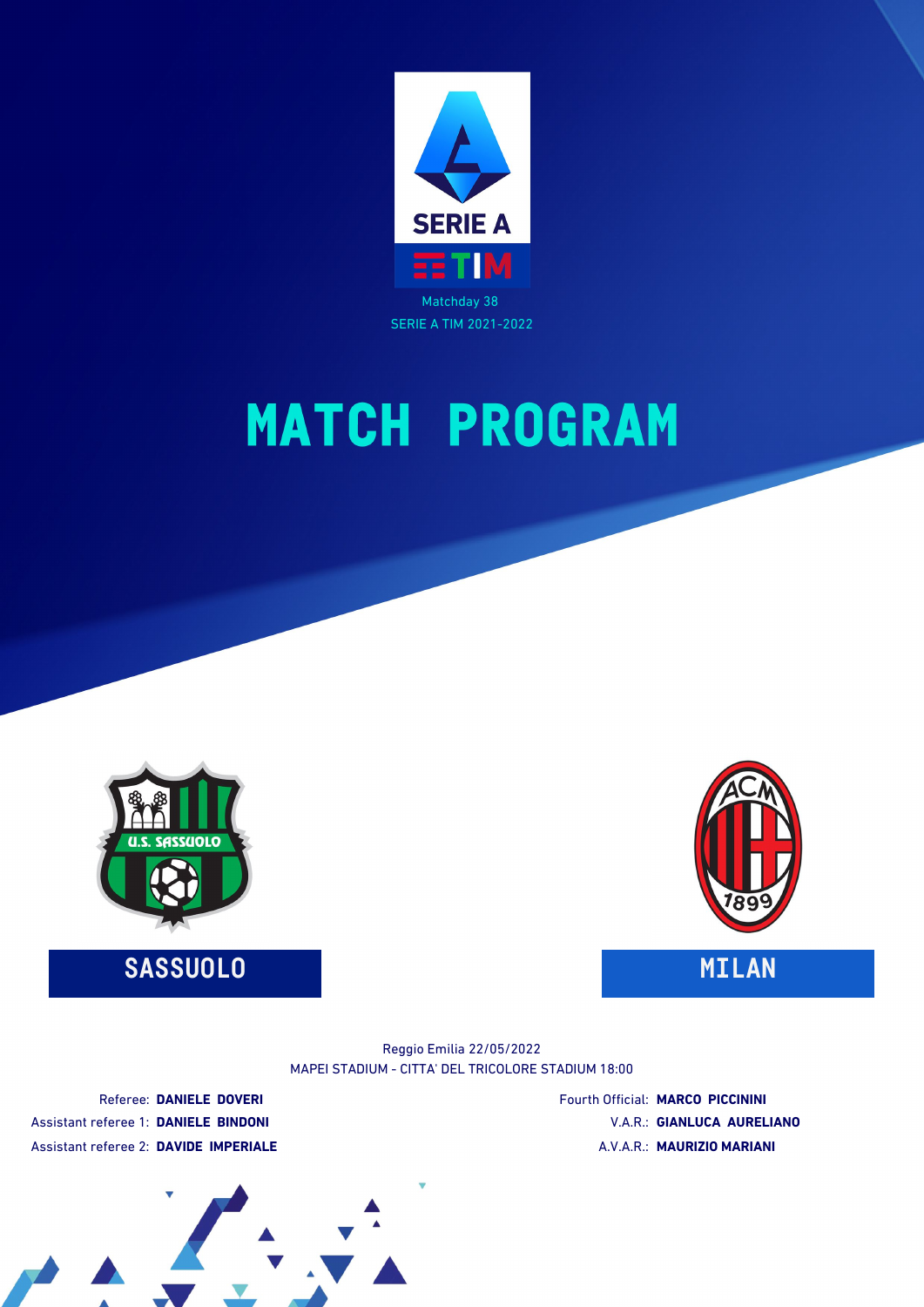



Reggio Emilia 22/05/2022 MAPEI STADIUM - CITTA' DEL TRICOLORE STADIUM - 18:00

| $\mathcal{A}$ 82 $\mathcal{B}$<br><b>LANLL</b><br><b>J.S. SASSUOLO</b><br><b>IDN</b><br><b>Section</b> | <b>SSUOLO</b> | I I A<br>I e | . | <b>TAC</b><br><br>W. |
|--------------------------------------------------------------------------------------------------------|---------------|--------------|---|----------------------|
| 52                                                                                                     |               |              |   | 1899                 |

### **SERIE A TIM 2021-22**

| <b>OVERALL</b>   | <b>PTS</b> | P  | W  | D                    |                  | GF | GA | <b>GD</b>     |
|------------------|------------|----|----|----------------------|------------------|----|----|---------------|
| <b>SASSUOLO</b>  | 50         | 37 | 13 | 11                   | 13               | 64 | 63 | $+1$          |
| <b>MILAN</b>     | 83         | 37 | 25 | 8                    | $L_{\rm s}$      | 66 | 31 | $+35$         |
| <b>HOME/AWAY</b> | <b>PTS</b> | Þ  | W  | D                    | ┗                | GF | GA | <b>AVG</b>    |
| <b>SASSUOLO</b>  | 24         | 18 | 6  | $\ddot{\phantom{a}}$ | $\boldsymbol{6}$ | 27 | 27 | $1.5^{\circ}$ |
| <b>MILAN</b>     | 43         | 18 | 13 | 4                    |                  | 38 | 19 | 2.1           |

### **HEAD TO HEAD - LAST 5 MATCHES**

| 2021-22 MD 14 | <b>MILAN</b>           | <b>SASSUOLO</b>                                                           |         |
|---------------|------------------------|---------------------------------------------------------------------------|---------|
| 28/11/2021    | 21'(1°T) A. ROMAGNOLI  | 24'(1°T) G. SCAMACCA, 33'(1°T)[A] S. KJAER, 21'(2°T) D.<br><b>BERARDI</b> | $1 - 3$ |
| 2020-21 MD 32 | <b>MILAN</b>           | <b>SASSUOLO</b>                                                           |         |
| 21/04/2021    | 30'(1°T) H. CALHANOGLU | 31'(2°T) G. RASPADORI, 38'(2°T) G. RASPADORI                              | $1 - 2$ |
| 2020-21 MD 13 | <b>SASSUOLO</b>        | <b>MILAN</b>                                                              |         |
| 20/12/2020    | 44'(2°T) D. BERARDI    | 1'(1°T) R. LEAO, 26'(1°T) A. SAELEMAEKERS                                 | $1 - 2$ |
| 2019-20 MD 35 | <b>SASSUOLO</b>        | <b>MILAN</b>                                                              |         |
| 21/07/2020    | 42'(1°T) F. CAPUTO     | 19'(1°T) Z. IBRAHIMOVIC, 47'(1°T) Z. IBRAHIMOVIC                          | $1 - 2$ |
| 2019-20 MD 16 | <b>MILAN</b>           | <b>SASSUOLO</b>                                                           |         |
| 15/12/2019    |                        |                                                                           | $0 - 0$ |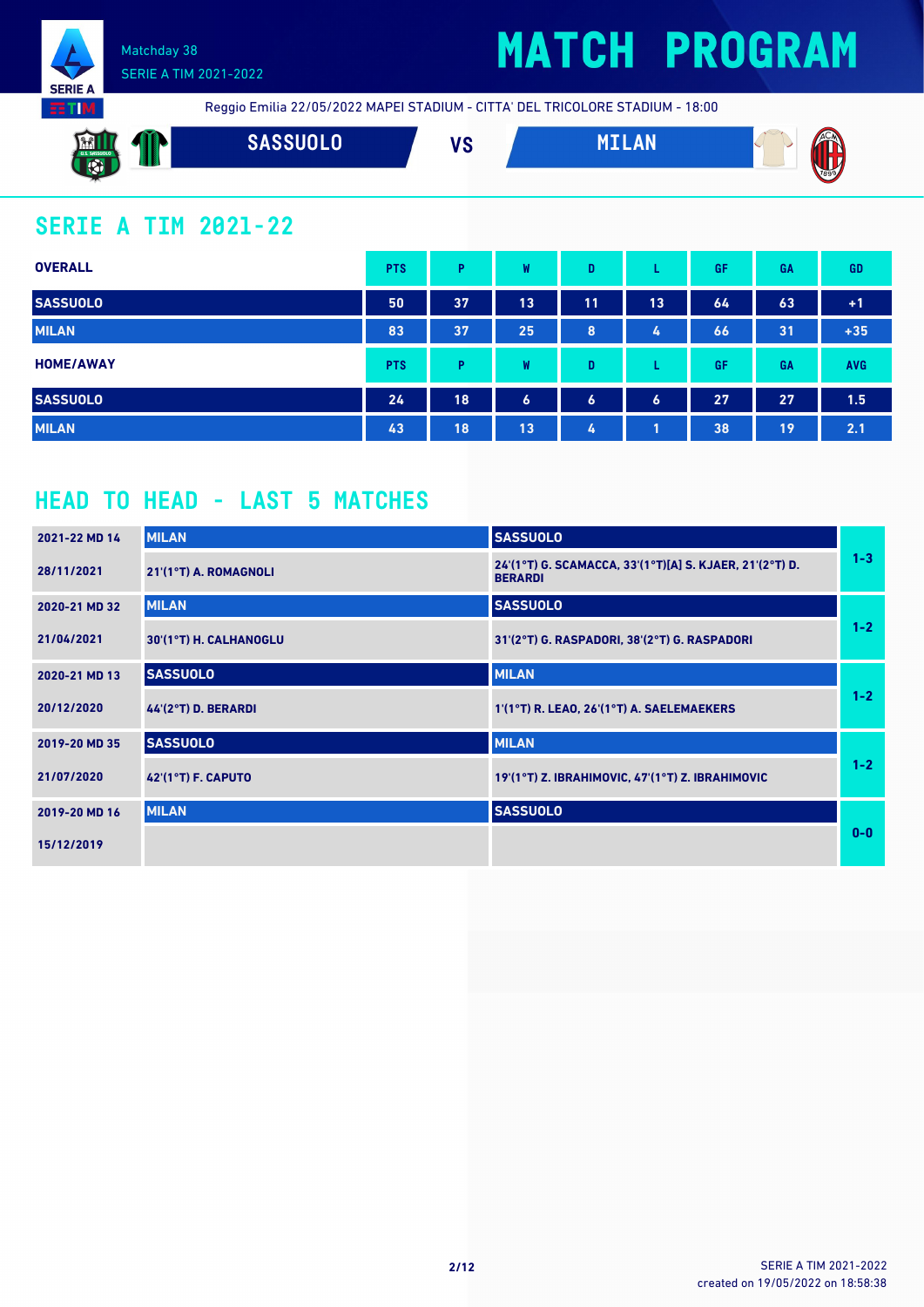

# **MATCH PROGRAM**

Reggio Emilia 22/05/2022 MAPEI STADIUM - CITTA' DEL TRICOLORE STADIUM - 18:00

| <b>External</b><br>U.S. SASSUOLO<br>$\overline{\mathbf{C}}$ | <b>STATISTICS</b><br>$\mathbf{M}$ | <b>SASSUOLO</b> | <b>IO</b><br>ם ו | <b>MTI AN</b> | ACM  |
|-------------------------------------------------------------|-----------------------------------|-----------------|------------------|---------------|------|
| 2.5                                                         |                                   |                 |                  |               | 7899 |

### **SQUADS**

|              | <b>SASSUOLO</b>                  | <b>CAPS A</b>          | <b>GOALS A</b> | GOALS 2021-22  | CAPS 2021-22   | MINS. 2021-22  |
|--------------|----------------------------------|------------------------|----------------|----------------|----------------|----------------|
|              | <b>GOALKEEPERS</b>               |                        |                |                |                |                |
|              | 24 GIACOMO SATALINO              | $\mathbf{0}$           | $\mathbf{0}$   | $\mathbf{0}$   | $\mathbf{0}$   | $\mathbf{0}$   |
|              | <b>47 ANDREA CONSIGLI</b>        | 439                    | 627            | 60             | 36             | 3466           |
|              | <b>56 GIANLUCA PEGOLO</b>        | 111                    | 168            | 3              | $\mathbf{1}$   | 94             |
|              | <b>71 GIOELE ZACCHI</b>          | $\mathbf{0}$           | $\bf{0}$       | $\bf{0}$       | $\bf{0}$       | $\mathbf{0}$   |
|              | <b>DEFENDERS</b>                 |                        |                |                |                |                |
|              | 5 KAAN AYHAN                     | 41                     | $\mathbf{1}$   | $\overline{1}$ | 22             | 1353           |
| 6            | <b>ROGERIO</b>                   | 112                    | $\overline{2}$ | $\pmb{0}$      | 23             | 1846           |
|              | 13 FEDERICO PELUSO               | 273                    | 8              | 0              | $\mathbf{1}$   | $\overline{7}$ |
|              | <b>17 MERT MULDUR</b>            | 82                     | $\overline{2}$ | $\pmb{0}$      | 30             | 2078           |
|              | 19 FILIPPO ROMAGNA               | 59                     | $\mathbf{0}$   | $\mathbf{0}$   | $\bf{0}$       | $\mathbf 0$    |
|              | 21 VLAD CHIRICHES                | 94                     | 5              | $\pmb{0}$      | 29             | 2469           |
| 22           | <b>JEREMY TOLJAN</b>             | 75                     | $\mathbf{1}$   | 0              | 20             | 1504           |
|              | <b>31 GIAN MARCO FERRARI</b>     | 190                    | 10             | $\mathbf{1}$   | 35             | 3248           |
|              | <b>44 RUAN TRESSOLDI</b>         | 10                     | $\bf{0}$       | $\mathbf{0}$   | 10             | 258            |
|              | <b>70 YEFERSON PAZ</b>           | $\pmb{0}$              | $\bf{0}$       | $\pmb{0}$      | $\bf{0}$       | $\mathbf{0}$   |
|              | <b>77 GEORGIOS KYRIAKOPOULOS</b> | 77                     | $\mathbf{1}$   | 0              | 28             | 2028           |
|              | 89 EDOARDO PIERAGNOLO            | $\bf{0}$               | $\mathbf{0}$   | $\bf{0}$       | 0              | $\pmb{0}$      |
|              | <b>MIDFIELDERS</b>               |                        |                |                |                |                |
|              | 4 FRANCESCO MAGNANELLI           | 207                    | 3              | $\mathbf 0$    | 11             | 258            |
| 8            | <b>MAXIME LOPEZ</b>              | 63                     | 4              | $\overline{2}$ | 34             | 3088           |
|              | <b>10 FILIP DJURICIC</b>         | 131                    | 14             | $\overline{2}$ | 12             | 711            |
| 11           | <b>RICCARDO CIERVO</b>           | 10                     | $\mathbf{0}$   | $\mathbf{0}$   | 10             | 259            |
|              | 14 PEDRO OBIANG                  | 157                    | 5              | $\mathbf{0}$   | $\mathbf{0}$   | $\mathbf{0}$   |
|              | <b>16 DAVIDE FRATTESI</b>        | 35                     | 4              | 4              | 35             | 2913           |
|              | <b>20 ABDOU HARROUI</b>          | 22                     | $\mathbf{0}$   | $\mathbf{0}$   | 22             | 535            |
|              | 23 HAMED JUNIOR TRAORE           | 128                    | 18             | $\overline{7}$ | 30             | 1846           |
|              | <b>26 ASAN MATA</b>              | $\bf{0}$               | 0              | 0              | 0              | 0              |
|              | 27 CHRISTIAN AUCELLI             | $\mathbf{0}$           | $\mathbf{0}$   | $\pmb{0}$      | $\bf{0}$       | $\pmb{0}$      |
|              | <b>28 JUSTIN KUMI</b>            | $\bf{0}$               | $\bf{0}$       | 0              | $\bf{0}$       | $\mathbf 0$    |
|              | <b>68 SALIM ABUBAKAR</b>         | $\mathbf{0}$           | $\bf{0}$       | $\pmb{0}$      | $\bf{0}$       | 0              |
|              | 97 MATHEUS HENRIQUE              | 24                     | 0              | 0              | 24             | 1075           |
|              | <b>FORWARDS</b>                  |                        |                |                |                |                |
|              | 7 BRIAN ODDEI                    | 7                      | $\mathbf{0}$   | $\mathbf{0}$   | $\overline{2}$ | 15             |
|              | 15 EMIL CEIDE                    | 6                      | $\pmb{0}$      | $\mathbf{0}$   | 6              | 77             |
|              | <b>18 GIACOMO RASPADORI</b>      | 74                     | 18             | 10             | 35             | 2797           |
|              | 25 DOMENICO BERARDI              | 270                    | 101            | 15             | 32             | 2886           |
|              | 29 LUIGI SAMELE                  | $2^{\circ}$            | 0              | $\mathbf 0$    | $\overline{2}$ | 12             |
|              | 91 GIANLUCA SCAMACCA             | 64                     | 24             | 16             | 35             | 2189           |
|              | 92 GREGOIRE DEFREL               | 230                    | 48             | $\overline{2}$ | 37             | 1462           |
| <b>STAFF</b> |                                  |                        |                |                |                |                |
| <b>Coach</b> |                                  | <b>ALESSIO DIONISI</b> |                |                |                |                |

One yellow card from a suspension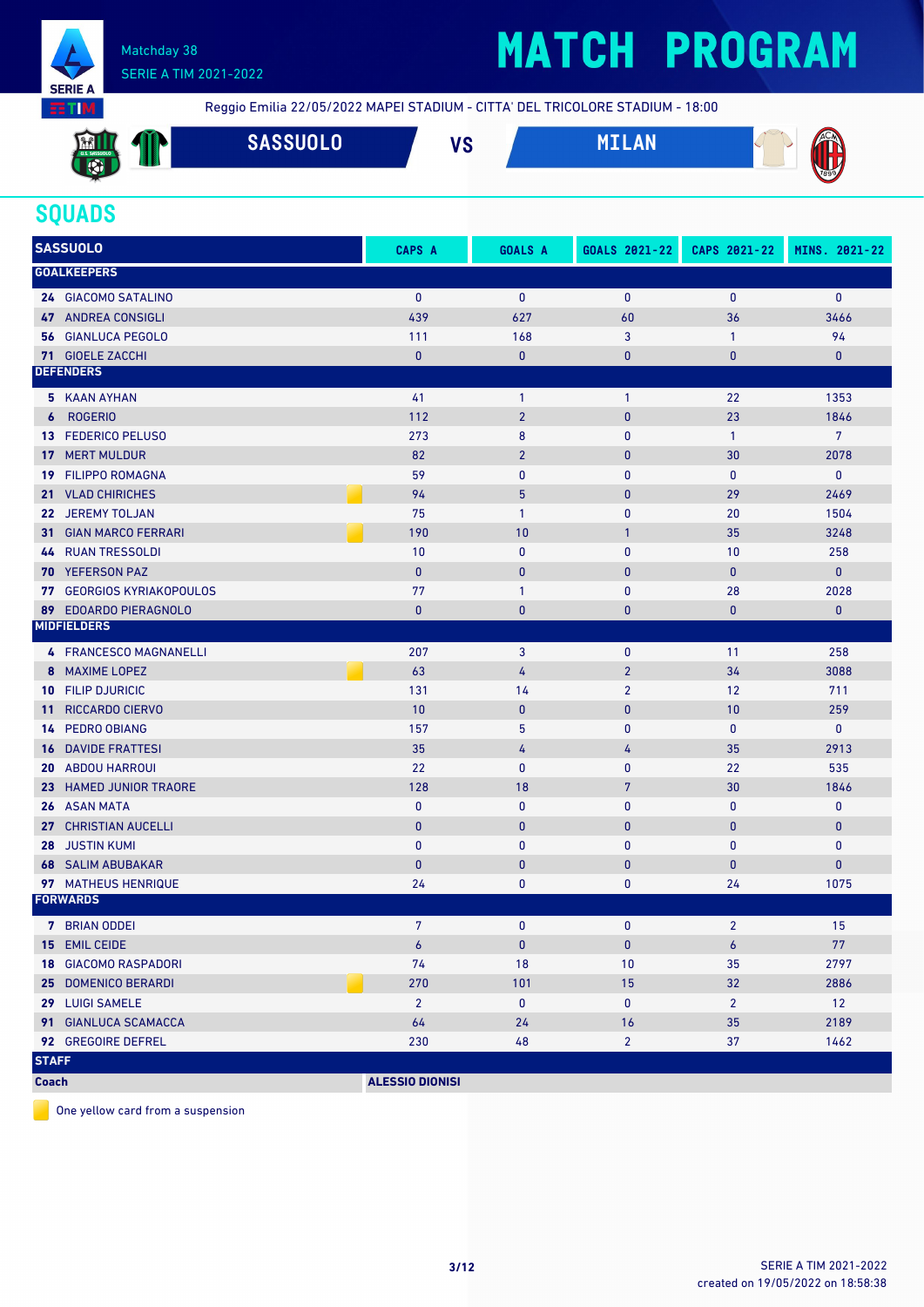

# **MATCH PROGRAM**

Reggio Emilia 22/05/2022 MAPEI STADIUM - CITTA' DEL TRICOLORE STADIUM - 18:00

|                 | <b>SASSUOLO</b>                               |                      | <b>VS</b>                 | <b>MILAN</b>      |                |                     |
|-----------------|-----------------------------------------------|----------------------|---------------------------|-------------------|----------------|---------------------|
| <b>MILAN</b>    |                                               | CAPS A               | <b>GOALS A</b>            | GOALS 2021-22     | CAPS 2021-22   | MINS. 2021-22       |
|                 | <b>GOALKEEPERS</b>                            |                      |                           |                   |                |                     |
|                 | 1 CIPRIAN TATARUSANU                          | 88                   | 114                       | 10                | 6              | 580                 |
|                 | <b>16 MIKE MAIGNAN</b>                        | 31                   | 21                        | 21                | 31             | 2994                |
|                 | <b>83 ANTONIO MIRANTE</b>                     | 368                  | 502                       | 0                 | $\mathbf{0}$   | 0                   |
|                 | 90 SEBASTIANO DESPLANCHES                     | $\mathbf{0}$         | $\pmb{0}$                 | $\pmb{0}$         | $\bf{0}$       | $\pmb{0}$           |
|                 | 92 LAPO NAVA                                  | $\mathbf{0}$         | 0                         | 0                 | $\mathbf{0}$   | 0                   |
|                 | 96 ANDREAS JUNGDAL                            | $\mathbf{0}$         | $\bf{0}$                  | $\pmb{0}$         | $\bf{0}$       | $\pmb{0}$           |
|                 | 99 FOTIOS PSEFTIS                             | $\mathbf{0}$         | 0                         | 0                 | 0              | 0                   |
|                 | <b>DEFENDERS</b>                              |                      |                           |                   |                |                     |
|                 | 2 DAVIDE CALABRIA                             | 148                  | 7                         | $\overline{2}$    | 25             | 2169                |
|                 | 5 FODE' BALLO-TOURE'                          | 10                   | $\mathbf{0}$              | $\mathbf{0}$      | 10             | 486                 |
|                 | 13 ALESSIO ROMAGNOLI                          | 239                  | 11                        | $\mathbf{1}$      | 18             | 1501                |
|                 | <b>19 THEO HERNANDEZ</b>                      | 97                   | 18                        | 5                 | 31             | 2811                |
| 20              | <b>PIERRE KALULU</b>                          | 40                   | $\overline{2}$            | 1                 | 27             | 1999                |
| 23 <sup>°</sup> | <b>FIKAYO TOMORI</b>                          | 47                   | $\mathbf{1}$              | $\mathbf{0}$      | 30             | 2827                |
|                 | 24 SIMON KJAER                                | 143                  | 5                         | $\mathbf 0$       | 11             | 858                 |
|                 | 25 ALESSANDRO FLORENZI                        | 249                  | 27                        | $\overline{2}$    | 23             | 1228                |
|                 | <b>46 MATTEO GABBIA</b>                       | 25                   | $\bf{0}$                  | $\mathbf 0$       | 8              | 581                 |
| 88              | <b>MILOS KERKEZ</b>                           | $\mathbf{0}$         | $\pmb{0}$                 | $\bf{0}$          | $\pmb{0}$      | $\bf{0}$            |
|                 | 91 LUCA STANGA                                | $\mathbf{1}$         | 0                         | 0                 | $\mathbf{1}$   | 4                   |
|                 | <b>MIDFIELDERS</b>                            |                      |                           |                   |                |                     |
|                 | 4 ISMAEL BENNACER                             | 119                  | 3                         | $\overline{2}$    | 30             | 1586                |
|                 | 7 SAMUEL CASTILLEJO                           | 86                   | $7\phantom{.0}$           | $\pmb{0}$         | $\overline{5}$ | 141                 |
|                 | <b>8 SANDRO TONALI</b>                        | 95                   | 6                         | 5                 | 35             | 2732                |
| 10              | <b>BRAHIM DIAZ</b>                            | 57                   | $\overline{7}$            | 3                 | 30             | 1943                |
| 33              | <b>RADE KRUNIC</b>                            | 147                  | 9                         | 0                 | 27             | 1455                |
|                 | 41 TIEMOUE' BAKAYOKO                          | 77                   | 3                         | $\pmb{0}$         | 14             | 544                 |
|                 | <b>56 ALEXIS SAELEMAEKERS</b>                 | 80                   | 4                         | $\mathbf{1}$      | 35             | 1910                |
|                 | <b>62 ENRICO DI GESU'</b>                     | $\mathbf{0}$         | $\bf{0}$                  | $\bf{0}$          | $\bf{0}$       | $\pmb{0}$           |
|                 | 70 ANDREA CAPONE                              | $\mathbf{0}$         | $\mathbf{0}$              | $\mathbf{0}$      | $\mathbf{0}$   | 0                   |
|                 | <b>79 FRANK KESSIE</b>                        | 203                  | 40                        | 5                 | 30             | 2381                |
|                 | <b>80 GIOVANNI ROBOTTI</b><br><b>FORWARDS</b> | $\mathbf 0$          | 0                         | $\mathbf 0$       | $\mathbf{0}$   | $\mathbf 0$         |
|                 |                                               |                      |                           |                   |                |                     |
|                 | 9 OLIVIER GIROUD                              | 28                   | 9                         | 9                 | 28             | 1939                |
|                 | 11 ZLATAN IBRAHIMOVIC                         | 278                  | 155                       | 8                 | 22             | 1098                |
|                 | 12 ANTE REBIC                                 | 95                   | 26                        | $\overline{2}$    | 24             | 978                 |
|                 | 17 RAFAEL LEAO<br>22 MARKO LAZETIC            | 94                   | 23                        | 11                | 33             | 2664<br>$\mathbf 0$ |
|                 | 27 DANIEL MALDINI                             | $\mathbf 0$<br>15    | $\pmb{0}$<br>$\mathbf{1}$ | 0<br>$\mathbf{1}$ | 0<br>8         | 164                 |
|                 | <b>30 JUNIOR MESSIAS</b>                      | 62                   | 14                        | 5                 | 26             | 1532                |
|                 | <b>63 YOUNS GABRIELE EL HILALI</b>            | $\pmb{0}$            | $\pmb{0}$                 | $\pmb{0}$         | $\mathbf{0}$   | $\mathbf 0$         |
|                 | 93 EMIL ROBACK                                | $\pmb{0}$            | 0                         | 0                 | 0              | 0                   |
| <b>STAFF</b>    |                                               |                      |                           |                   |                |                     |
| <b>Coach</b>    |                                               | <b>STEFANO PIOLI</b> |                           |                   |                |                     |
|                 |                                               |                      |                           |                   |                |                     |

One yellow card from a suspension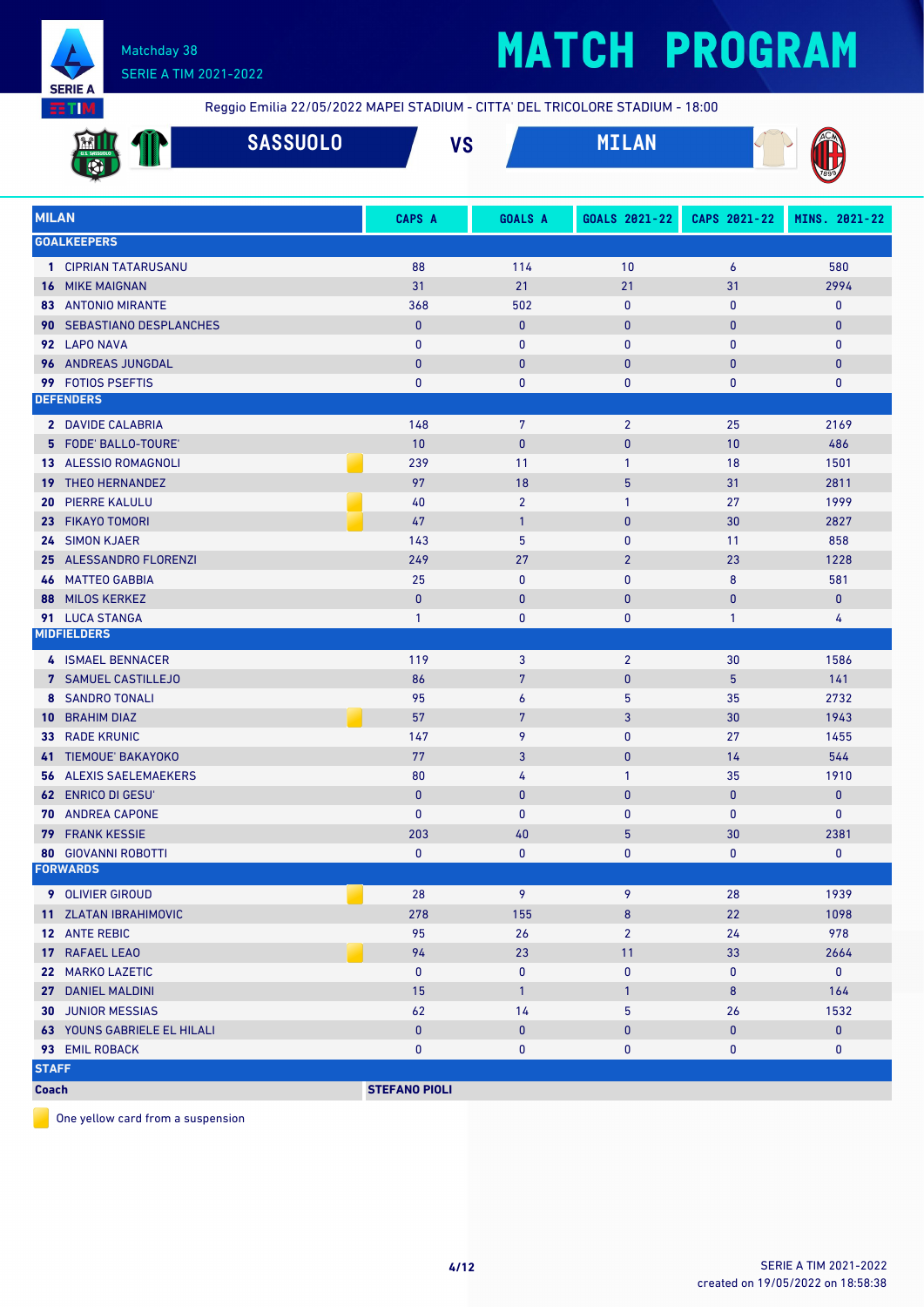

# **MATCH PROGRAM**

Reggio Emilia 22/05/2022 MAPEI STADIUM - CITTA' DEL TRICOLORE STADIUM - 18:00



### **LAST 5 MATCHES**

| <b>SASSUOLO</b>    |                                                                                                                                                             |                                                                           |         |
|--------------------|-------------------------------------------------------------------------------------------------------------------------------------------------------------|---------------------------------------------------------------------------|---------|
| <b>MATCHDAY 37</b> | <b>BOLOGNA</b>                                                                                                                                              | <b>SASSUOLO</b>                                                           |         |
| 15/05/2022         | 47'(2°T) R. ORSOLINI                                                                                                                                        | 35'(1°T) G. SCAMACCA, 30'(2°T) D. BERARDI, 35'(2°T) G.<br><b>SCAMACCA</b> | $1 - 3$ |
| <b>MATCHDAY 36</b> | <b>SASSUOLO</b>                                                                                                                                             | <b>UDINESE</b>                                                            | $1 - 1$ |
| 07/05/2022         | 6'(1°T) G. SCAMACCA                                                                                                                                         | 32'(2°T) B. NUYTINCK                                                      |         |
| <b>MATCHDAY 35</b> | <b>NAPOLI</b>                                                                                                                                               | <b>SASSUOLO</b>                                                           |         |
| 30/04/2022         | 7'(1°T) K. KOULIBALY, 15'(1°T) V. OSIMHEN, 19'(1°T) H.<br>LOZANO, 21'(1°T) D. MERTENS, 9'(2°T) D. MERTENS, 35'(2°T) A. 42'(2°T) M. LOPEZ<br><b>RRAHMANI</b> |                                                                           | $6 - 1$ |
| <b>MATCHDAY 34</b> | <b>SASSUOLO</b>                                                                                                                                             | <b>JUVENTUS</b>                                                           | $1 - 2$ |
| 25/04/2022         | 39'(1°T) G. RASPADORI                                                                                                                                       | 45 (1°T) P. DYBALA, 43 (2°T) M. KEAN                                      |         |
| <b>MATCHDAY 33</b> | <b>CAGLIARI</b>                                                                                                                                             | <b>SASSUOLO</b>                                                           | $1-0$   |
| 16/04/2022         | <b>42'(1°T) A. DEIOLA</b>                                                                                                                                   |                                                                           |         |

### **MILAN**

| <b>MATCHDAY 37</b> | <b>MILAN</b>                            | <b>ATALANTA</b>                                             | $2 - 0$ |
|--------------------|-----------------------------------------|-------------------------------------------------------------|---------|
| 15/05/2022         | 11'(2°T) R. LEAO, 30'(2°T) T. HERNANDEZ |                                                             |         |
| <b>MATCHDAY 36</b> | <b>HELLAS VERONA</b>                    | <b>MILAN</b>                                                | $1 - 3$ |
| 08/05/2022         | 38'(1°T) D. FARAONI                     | 48'(1°T) S. TONALI, 5'(2°T) S. TONALI, 41'(2°T) A. FLORENZI |         |
| <b>MATCHDAY 35</b> | <b>MILAN</b>                            | <b>FIORENTINA</b>                                           | $1 - 0$ |
| 01/05/2022         | 37'(2°T) R. LEAO                        |                                                             |         |
| <b>MATCHDAY 34</b> | <b>LAZIO</b>                            | <b>MILAN</b>                                                | $1 - 2$ |
| 24/04/2022         | 4'(1°T) C. IMMOBILE                     | 5'(2°T) O. GIROUD, 47'(2°T) S. TONALI                       |         |
| <b>MATCHDAY 33</b> | <b>MILAN</b>                            | <b>GENOA</b>                                                | $2 - 0$ |
| 15/04/2022         | 11'(1°T) R. LEAO, 42'(2°T) J. MESSIAS   |                                                             |         |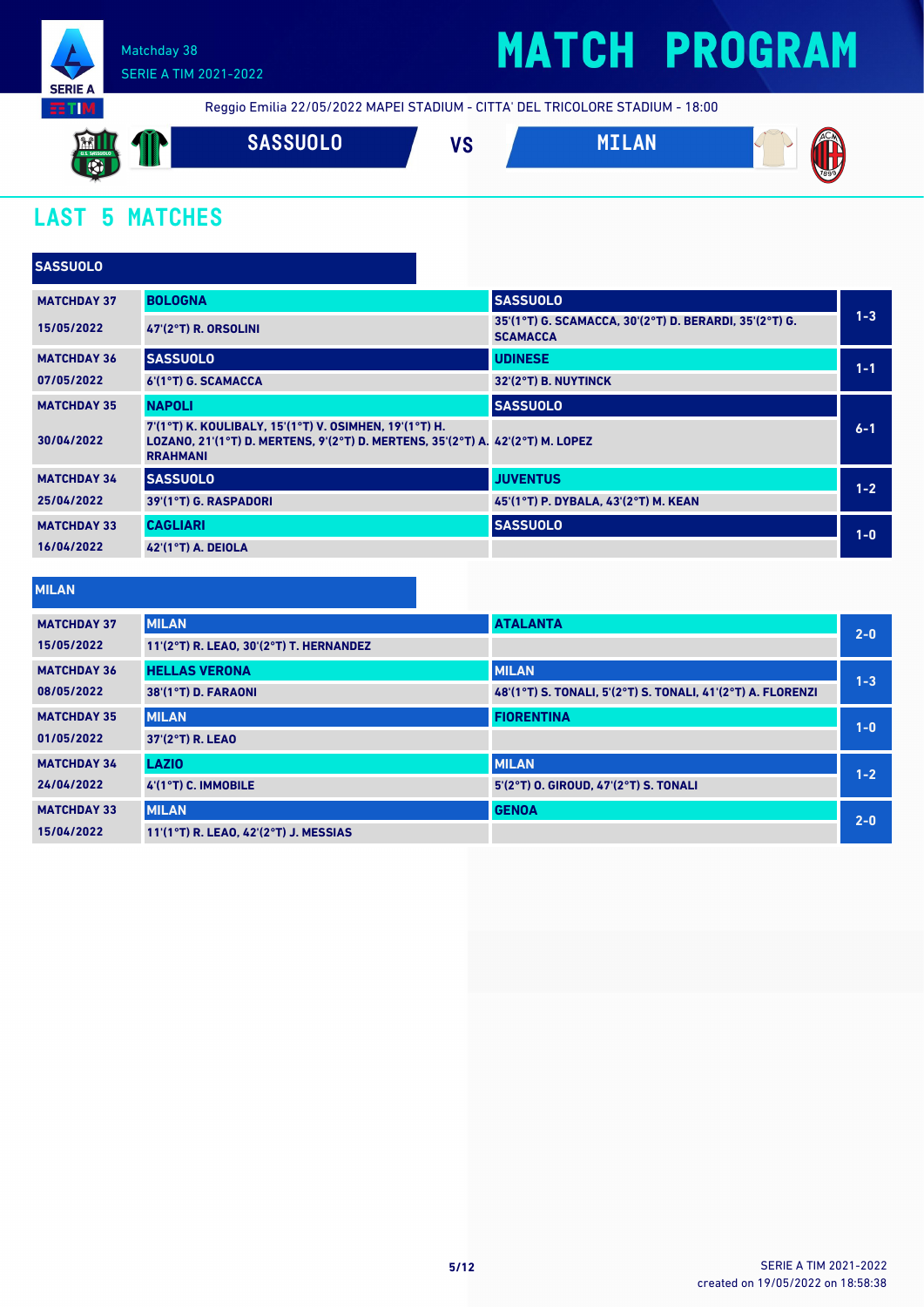

# **MATCH PROGRAM**

Reggio Emilia 22/05/2022 MAPEI STADIUM - CITTA' DEL TRICOLORE STADIUM - 18:00

| <u>imi il</u><br>U.S. SASSUOLO<br>$\overline{\mathbf{C}}$<br><b>SEP 200</b> | <b>SASSUOLO</b> | $\mathbf{u}$<br>V J | <b>AM</b> | <b>ZACM</b> |
|-----------------------------------------------------------------------------|-----------------|---------------------|-----------|-------------|
| w<br><b>TANK</b>                                                            |                 |                     |           | 7899        |

| <b>TEAMS COMPARISON [Average values]</b> | <b>SASSUOLO</b> | <b>MILAN</b> |
|------------------------------------------|-----------------|--------------|
| <b>Goals For</b>                         | 1.73            | 1.78         |
| <b>Goals Conceded</b>                    | 1.7             | 0.84         |
| Attempts                                 | 15.16           | 15.73        |
| Attempts on target                       | 5.68            | 4.97         |
| <b>Assists</b>                           | 0.97            | 0.95         |
| <b>Attacking Plays</b>                   | 31.76           | 34.05        |
| <b>Passes Completed</b>                  | 427.16          | 391.43       |
| Passes Completed (%)                     | 85%             | 83%          |
| <b>Fouls Committed</b>                   | 12.24           | 12.22        |
| <b>Dribbling</b>                         | 10.7            | 11.97        |
| <b>Team Defense Position</b>             | 49.98m          | 53.8m        |
| <b>Key Passes</b>                        | 10.24           | 10.32        |
| <b>Offsides</b>                          | 1.16            | 2.08         |
| <b>Corners</b>                           | 5.27            | 5.08         |
| <b>Cross Completed</b>                   | 4.46            | 5.14         |
| <b>Defensive Half Ball Possession</b>    | 00'27           | 00'25        |
| <b>Attacking Half Ball Possession</b>    | 00'19           | 00'19        |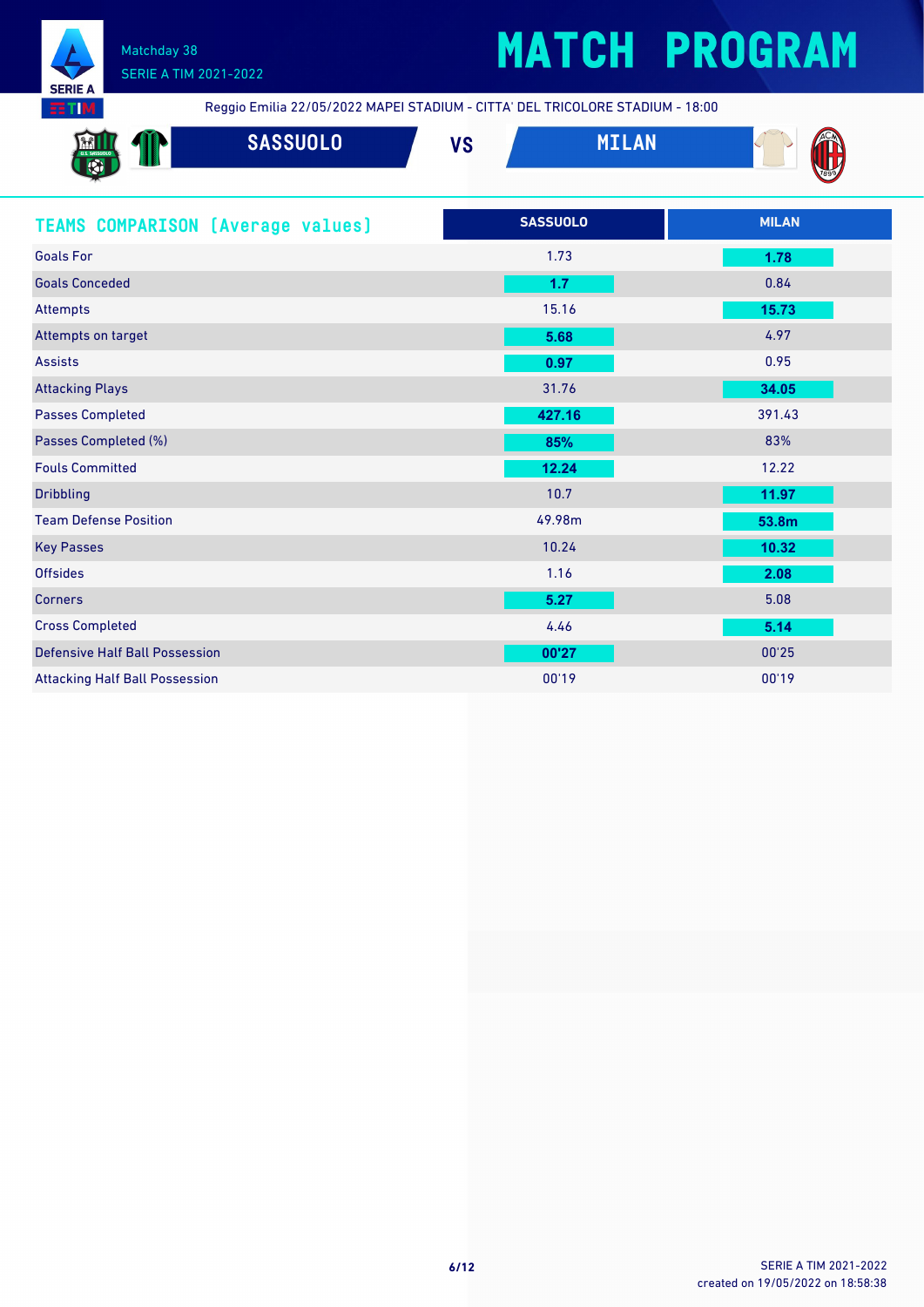

# **MATCH PROGRAM**

**SASSUOLO VS MILAN**

Reggio Emilia 22/05/2022 MAPEI STADIUM - CITTA' DEL TRICOLORE STADIUM - 18:00





### **ATHLETICS PERFORMANCE**

| <b>SASSUOLO</b>        | Caps (Min.) | <b>Average (Km)</b> | <b>AVG Sprint</b><br>(Km) | <b>MILAN</b>              | Caps (Min.) | Average (Km) | <b>AVG Sprint</b><br>(Km) |
|------------------------|-------------|---------------------|---------------------------|---------------------------|-------------|--------------|---------------------------|
| 8 M. LOPEZ             | 34 (3088')  | 10.985              | 0.813                     | 8 S. TONALI               | 35 (2732')  | 9.905        | 0.83                      |
| 18 G. RASPADORI        | 35 (2797')  | 9.963               | 0.875                     | 79 F. KESSIE              | 30 (2381')  | 9.895        | 0.847                     |
| 16 D. FRATTESI         | 35 (2913')  | 9.903               | 1.014                     | 2 D. CALABRIA             | 25 (2169')  | 9.851        | 0.841                     |
| 77 G. KYRIAKOPOULOS    | 28 (2028')  | 9.808               | 1.073                     | 13 A. ROMAGNOLI           | 18 (1501')  | 9.786        | 0.583                     |
| 31 G. FERRARI          | 35 (3248')  | 9.741               | 0.48                      | 46 M. GABBIA              | 8(581)      | 9.474        | 0.667                     |
| 17 M. MULDUR           | 30 (2078')  | 9.5                 | 0.827                     | 19 T. HERNANDEZ           | 31 (2811')  | 9.387        | 1.082                     |
| <b>6 ROGERIO</b>       | 23 (1846')  | 9.466               | 0.898                     | 24 S. KJAER               | 11(858)     | 9.159        | 0.538                     |
| 22 J. TOLJAN           | 20 (1504')  | 9.425               | 1.009                     | 23 F. TOMORI              | 30 (2827')  | 9.151        | 0.614                     |
| 25 D. BERARDI          | 32 (2886')  | 9.366               | 0.931                     | 20 P. KALULU              | 27 (1999')  | 9.146        | 0.797                     |
| 10 F. DJURICIC         | 12(711)     | 9.158               | 0.848                     | <b>10 B. DIAZ</b>         | 30 (1943')  | 8.766        | 0.774                     |
| 21 V. CHIRICHES        | 29 (2469')  | 9.126               | 0.618                     | <b>17 R. LEAO</b>         | 33 (2664')  | 8.367        | 0.906                     |
| 23 H. TRAORE           | 30 (1846')  | 8.752               | 0.749                     | 33 R. KRUNIC              | 27 (1455')  | 8.113        | 0.79                      |
| 5 K. AYHAN             | 22 (1353')  | 8.525               | 0.476                     | <b>4</b> I. BENNACER      | 30(1586)    | 8.094        | 0.634                     |
| 91 G. SCAMACCA         | 35 (2189')  | 7.87                | 0.565                     | 25 A. FLORENZI            | 23 (1228')  | 7.963        | 0.637                     |
| 97 M. HENRIQUE         | 24 (1075')  | 7.81                | 0.575                     | 30 J. MESSIAS             | 26 (1532')  | 7.909        | 0.891                     |
| 92 G. DEFREL           | 37 (1462')  | 6.277               | 0.515                     | <b>56 A. SAELEMAEKERS</b> | 35 (1910')  | 7.898        | 0.897                     |
| <b>4 F. MAGNANELLI</b> | 11(258)     | 5.985               | 0.376                     | 5 F. BALLO-TOURE'         | 10(486)     | 7.833        | 0.918                     |
| 20 A. HARROUI          | 22 (535')   | 5.113               | 0.536                     | 9 O. GIROUD               | 28 (1939')  | 7.697        | 0.862                     |
| 44 R. TRESSOLDI        | 10(258)     | 4.756               | 0.357                     | 11 Z. IBRAHIMOVIC         | 22 (1098')  | 6.979        | 0.557                     |
| <b>15 E. CEIDE</b>     | 6(77)       | 2.064               | 0.16                      | 41 T. BAKAYOKO            | 14(544)     | 6.899        | 0.607                     |
| 7 B. ODDEI             | 2(15)       | 0.771               | 0.097                     | <b>12 A. REBIC</b>        | 24 (978')   | 6.002        | 0.685                     |
| 13 F. PELUSO           | 1(7)        | 0.508               | $\mathbf{0}$              | 7 S. CASTILLEJO           | 5(141)      | 4.786        | 0.579                     |
| 29 L. SAMELE           | 2(12')      | 0.505               | 0.072                     | 27 D. MALDINI             | 8(164)      | 4.63         | 0.456                     |
|                        |             |                     |                           | 91 L. STANGA              | 1(4)        | 0.52         | 0.061                     |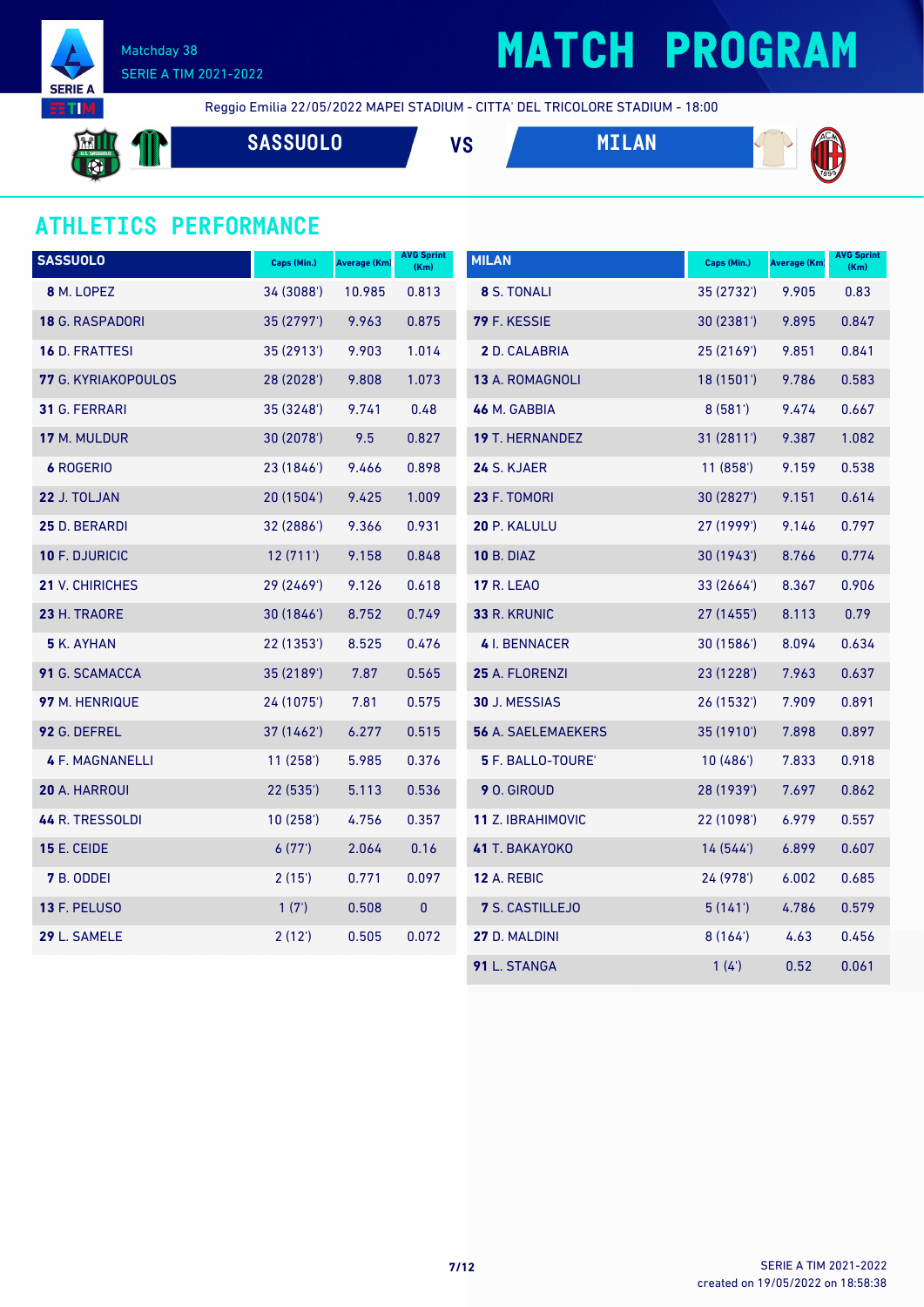## **MATCH PROGRAM**



Matchday 38 SERIE A TIM 2021-2022

Reggio Emilia 22/05/2022 MAPEI STADIUM - CITTA' DEL TRICOLORE STADIUM - 18:00

**SASSUOLO VS MILAN**

### **MATCHDAY 38**

| <b>TORINO</b>     |           | vs ROMA                 | 20/05/2022 20:45 |
|-------------------|-----------|-------------------------|------------------|
| <b>GENOA</b>      | <b>VS</b> | <b>BOLOGNA</b>          | 21/05/2022 17:15 |
| <b>ATALANTA</b>   |           | vs EMPOLI               | 21/05/2022 20:45 |
| <b>FIORENTINA</b> | VS        | <b>JUVENTUS</b>         | 21/05/2022 20:45 |
| LAZIO             |           | <b>vs</b> HELLAS VERONA | 21/05/2022 20:45 |
| <b>SPEZIA</b>     | <b>VS</b> | <b>NAPOLI</b>           | 22/05/2022 12:30 |
| <b>INTER</b>      |           | vs SAMPDORIA            | 22/05/2022 18:00 |
| <b>SASSUOLO</b>   | <b>VS</b> | <b>MILAN</b>            | 22/05/2022 18:00 |
| SALERNITANA       |           | vs UDINESE              | 22/05/2022 21:00 |
| <b>VENEZIA</b>    | <b>VS</b> | <b>CAGLIARI</b>         | 22/05/2022 21:00 |

### **SERIE A TIM TABLE**

|                      | <b>PTS</b> | P  | W                | D              | L.              | GF | GA | <b>GOAL DIFF.</b> |
|----------------------|------------|----|------------------|----------------|-----------------|----|----|-------------------|
| <b>MILAN</b>         | 83         | 37 | 25               | $\pmb{8}$      | 4               | 66 | 31 | $+35$             |
| <b>INTER</b>         | 81         | 37 | 24               | 9              | 4               | 81 | 32 | $+49$             |
| <b>NAPOLI</b>        | 76         | 37 | 23               | $\overline{7}$ | $\overline{7}$  | 71 | 31 | $+40$             |
| <b>JUVENTUS</b>      | 70         | 37 | 20               | 10             | $7\overline{ }$ | 57 | 35 | $+22$             |
| <b>LAZIO</b>         | 63         | 37 | 18               | 9              | 10              | 74 | 55 | $+19$             |
| <b>ROMA</b>          | 60         | 37 | 17               | 9              | 11              | 56 | 43 | $+13$             |
| <b>FIORENTINA</b>    | 59         | 37 | 18               | $\overline{5}$ | 14              | 57 | 51 | $+6$              |
| <b>ATALANTA</b>      | 59         | 37 | 16               | 11             | 10              | 65 | 47 | $+18$             |
| <b>HELLAS VERONA</b> | 52         | 37 | 14               | 10             | 13              | 62 | 56 | $+6$              |
| <b>TORINO</b>        | $50\,$     | 37 | 13               | 11             | 13              | 46 | 38 | $\bf +8$          |
| <b>SASSUOLO</b>      | 50         | 37 | 13               | 11             | $13$            | 64 | 63 | $+1$              |
| <b>UDINESE</b>       | 44         | 37 | 10               | 14             | 13              | 57 | 58 | $-1$              |
| <b>BOLOGNA</b>       | 43         | 37 | 11               | 10             | 16              | 43 | 55 | $-12$             |
| <b>EMPOLI</b>        | 38         | 37 | 9                | 11             | 17              | 49 | 70 | $-21$             |
| <b>SAMPDORIA</b>     | 36         | 37 | 10               | 6              | 21              | 46 | 60 | $-14$             |
| <b>SPEZIA</b>        | 36         | 37 | 10               | 6              | 21              | 41 | 68 | $-27$             |
| <b>SALERNITANA</b>   | 31         | 37 | $\overline{7}$   | 10             | 20              | 33 | 74 | $-41$             |
| <b>CAGLIARI</b>      | 29         | 37 | $\boldsymbol{6}$ | 11             | 20              | 34 | 68 | $-34$             |
| <b>GENOA</b>         | 28         | 37 | 4                | 16             | 17              | 27 | 59 | $-32$             |
| <b>VENEZIA</b>       | 26         | 37 | 6                | 8              | 23              | 34 | 69 | $-35$             |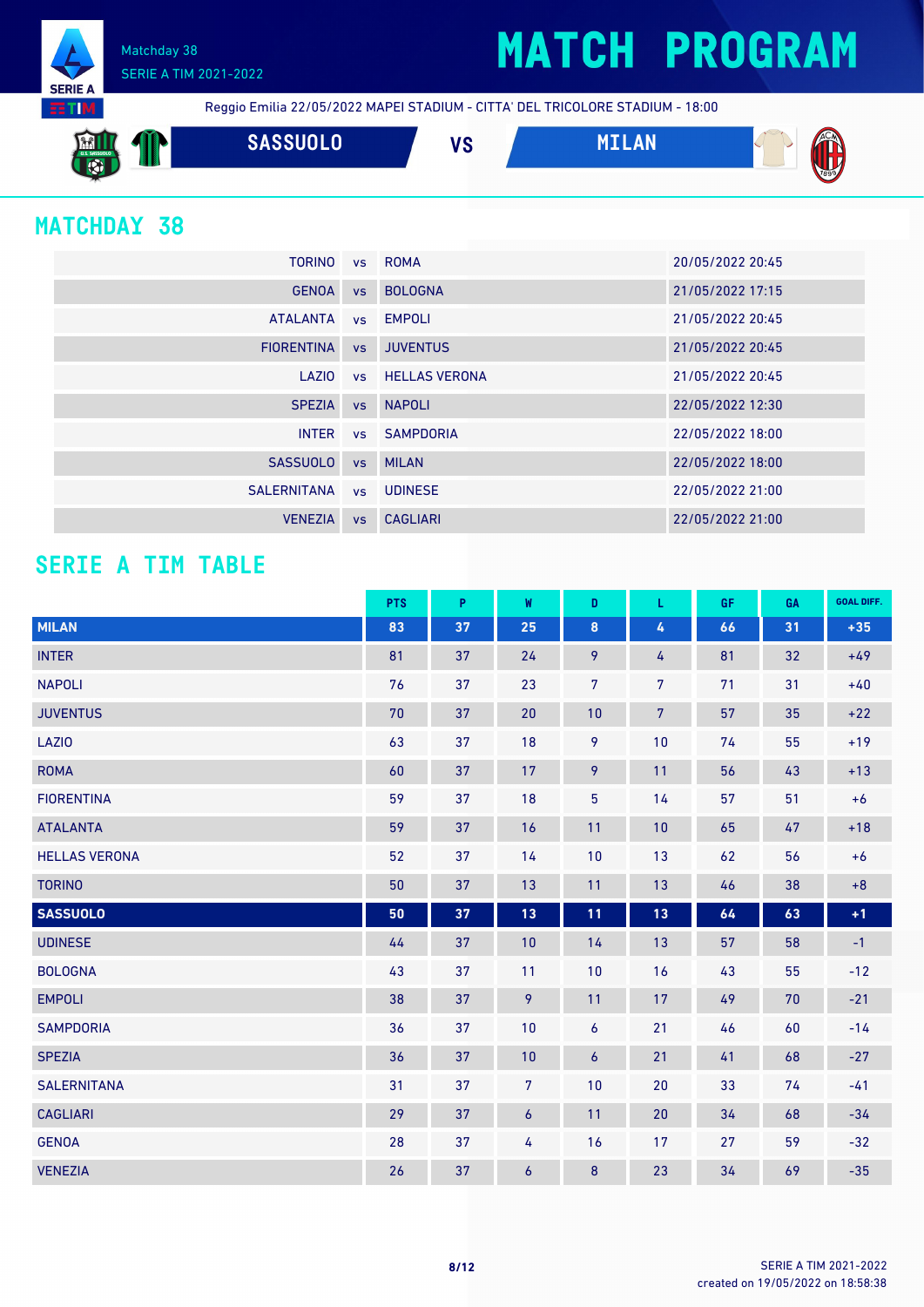

## **MATCH PROGRAM**

Reggio Emilia 22/05/2022 MAPEI STADIUM - CITTA' DEL TRICOLORE STADIUM - 18:00

$$
\mathbf{m} \mathbf{1}
$$

**SASSUOLO VS MILAN**



### **PLAYERS RANKING**

|               | <b>TOP SCORERS</b> | <b>Goals</b> (Penalties) |       |
|---------------|--------------------|--------------------------|-------|
| 1             | C. IMMOBILE        | LAZ                      | 27(7) |
| $\mathcal{P}$ | D. VLAHOVIC        | <b>JUV</b>               | 24(5) |
| 3             | L. MARTINEZ        | <b>INT</b>               | 21(3) |
| 4             | <b>G. SCAMACCA</b> | <b>SAS</b>               | 16(1) |
| 4             | <b>G. SIMEONE</b>  | <b>VER</b>               | 16(0) |
| 6             | <b>D. BERARDI</b>  | <b>SAS</b>               | 15(6) |
| 6             | T. ABRAHAM         | <b>ROM</b>               | 15(2) |
| 8             | <b>V. OSIMHEN</b>  | <b>NAP</b>               | 14(0) |
| 8             | M. ARNAUTOVIC      | <b>BOL</b>               | 14(2) |
| 10            | F. DZFKO           | <b>INT</b>               | 13(0) |

### **TEAMS RANKING**

|                | <b>TEAMS RANKING</b>  | <b>Goals - Goals per game</b> |                |
|----------------|-----------------------|-------------------------------|----------------|
| 1              | <b>INTER</b>          | 81                            | 2.19           |
| $\overline{2}$ | <b>LAZIO</b>          | 74                            | $\overline{2}$ |
| 3              | <b>NAPOLI</b>         | 71                            | 1.92           |
| 4              | <b>MILAN</b>          | 66                            | 1.78           |
| 5              | <b>ATALANTA</b>       | 65                            | 1.76           |
| 6              | <b>SASSUOLO</b>       | 64                            | 1.73           |
| 7              | <b>HELLAS VERONA</b>  | 62                            | 1.68           |
| 8              | <b>FIORENTINA</b>     | 57                            | 1.54           |
| 8              | <b>JUVENTUS</b>       | 57                            | 1.54           |
| 8              | <b>UDINESE</b>        | 57                            | 1.54           |
| 11             | <b>ROMA</b>           | 56                            | 1.51           |
| 12             | <b>EMPOLI</b>         | 49                            | 1.32           |
|                | <b>13 SAMPDORIA</b>   | 46                            | 1.24           |
|                | 13 TORINO             | 46                            | 1.24           |
| 15             | <b>BOLOGNA</b>        | 43                            | 1.16           |
| 16             | <b>SPEZIA</b>         | 41                            | 1.11           |
| 17             | <b>CAGLIARI</b>       | 34                            | 0.92           |
|                | 17 VENEZIA            | 34                            | 0.92           |
|                | <b>19 SALERNITANA</b> | 33                            | 0.89           |
| 20             | <b>GENOA</b>          | 27                            | 0.73           |

|                  | <b>TEAMS RANKING</b> | <b>Att.-On Target-Off Target-Blocked</b> |     |     |     |
|------------------|----------------------|------------------------------------------|-----|-----|-----|
| 1                | <b>INTER</b>         | 650                                      | 242 | 243 | 165 |
| $\overline{2}$   | <b>ROMA</b>          | 587                                      | 192 | 220 | 175 |
| 3                | <b>MILAN</b>         | 582                                      | 184 | 234 | 164 |
| 4                | <b>NAPOLI</b>        | 569                                      | 197 | 217 | 155 |
| 5                | <b>ATALANTA</b>      | 564                                      | 166 | 225 | 173 |
| $\boldsymbol{6}$ | <b>SASSUOLO</b>      | 561                                      | 210 | 196 | 155 |
| 7                | <b>JUVENTUS</b>      | 522                                      | 172 | 226 | 124 |
| 8                | <b>FIORENTINA</b>    | 500                                      | 182 | 200 | 118 |
| 9                | <b>EMPOLI</b>        | 490                                      | 161 | 187 | 142 |
| 9                | <b>UDINESE</b>       | 490                                      | 176 | 186 | 128 |
| 11               | <b>TORINO</b>        | 463                                      | 152 | 190 | 121 |
| 12               | <b>HELLAS VERONA</b> | 453                                      | 153 | 181 | 119 |
| 13               | LAZI <sub>0</sub>    | 435                                      | 188 | 158 | 89  |
| 14               | <b>BOLOGNA</b>       | 428                                      | 145 | 175 | 108 |
| 15               | <b>SALERNITANA</b>   | 406                                      | 130 | 164 | 112 |
| 16               | <b>CAGLIARI</b>      | 393                                      | 117 | 167 | 109 |
| 17               | <b>GENOA</b>         | 386                                      | 110 | 173 | 103 |
| 18               | <b>SAMPDORIA</b>     | 383                                      | 122 | 156 | 105 |
| 19               | <b>SPEZIA</b>        | 370                                      | 131 | 139 | 100 |
| 20               | <b>VENEZIA</b>       | 348                                      | 119 | 149 | 80  |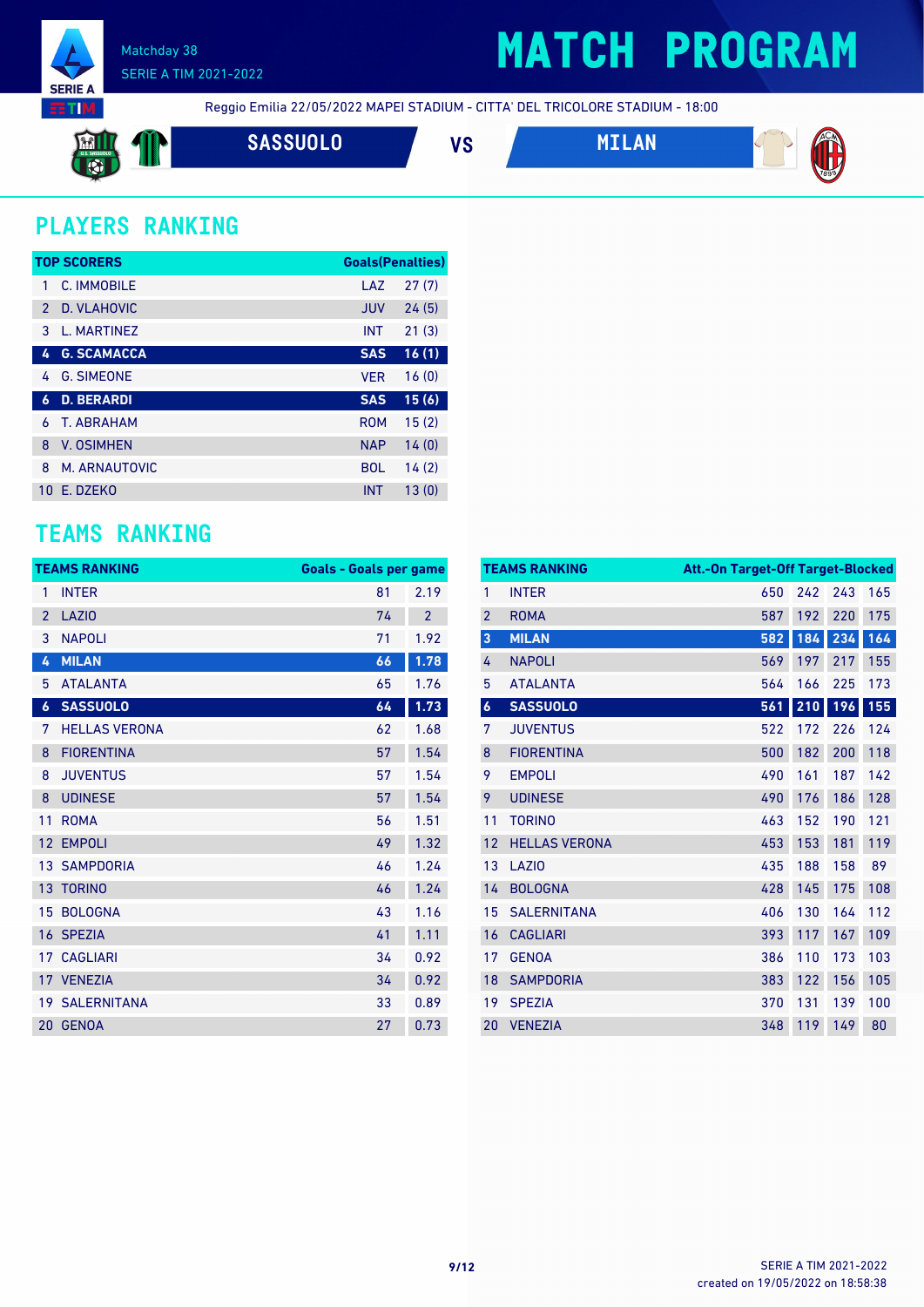

# **MATCH PROGRAM**



Reggio Emilia 22/05/2022 MAPEI STADIUM - CITTA' DEL TRICOLORE STADIUM - 18:00



**SASSUOLO VS MILAN**







| <b>TEAMS RANKING</b>   |    | <b>Assists - Avg</b> |
|------------------------|----|----------------------|
| 1 INTER                | 55 | 1.49                 |
| 2 LAZIO                | 47 | 1.27                 |
| <b>3 ATALANTA</b>      | 45 | 1.22                 |
| <b>3 NAPOLI</b>        | 45 | 1.22                 |
| <b>5 HELLAS VERONA</b> | 39 | 1.05                 |
| <b>6 JUVENTUS</b>      | 37 | 1.00                 |
| <b>7 SASSUOLO</b>      | 36 | 0.97                 |
| 8 MILAN                | 35 | 0.95                 |
| 9 BOLOGNA              | 34 | 0.92                 |
| <b>9 UDINESE</b>       | 34 | 0.92                 |
| 11 ROMA                | 31 | 0.84                 |
| <b>12 FIORENTINA</b>   | 30 | 0.81                 |
| <b>13 SAMPDORIA</b>    | 29 | 0.78                 |
| <b>14 TORINO</b>       | 26 | 0.70                 |
| <b>15 EMPOLI</b>       | 25 | 0.68                 |
| <b>15 SPEZIA</b>       | 25 | 0.68                 |
| <b>17 CAGLIARI</b>     | 24 | 0.65                 |
| <b>18 VENEZIA</b>      | 23 | 0.62                 |
| <b>19 GENOA</b>        | 19 | 0.51                 |
| <b>20 SALERNITANA</b>  | 18 | 0.49                 |

|                  | <b>TEAMS RANKING</b>    | <b>Key Passes*</b> |
|------------------|-------------------------|--------------------|
| 1                | <b>INTER</b>            | 11.54              |
| $\overline{2}$   | <b>ATALANTA</b>         | 10.7               |
| 3                | <b>NAPOLI</b>           | 10.59              |
| 3                | <b>ROMA</b>             | 10.59              |
| $5\phantom{.0}$  | <b>MILAN</b>            | 10.32              |
| $\boldsymbol{6}$ | <b>SASSUOLO</b>         | 10.24              |
| 7                | <b>JUVENTUS</b>         | 9.35               |
| 8                | <b>FIORENTINA</b>       | 9.3                |
| 9                | <b>TORINO</b>           | 8.76               |
| 10               | <b>UDINESE</b>          | 8.73               |
| 11               | <b>EMPOLI</b>           | 8.41               |
|                  | 12 BOLOGNA              | 8.22               |
|                  | <b>13 HELLAS VERONA</b> | 7.73               |
|                  | 14 LAZIO                | 7.57               |
|                  | <b>15 SALERNITANA</b>   | 7.16               |
|                  | <b>16 CAGLIARI</b>      | 7.14               |
|                  | <b>17 SAMPDORIA</b>     | 6.97               |
|                  | 18 GENOA                | 6.84               |
|                  | 19 SPEZIA               | 6.54               |
|                  | 20 VENEZIA              | 5.92               |

Valori medi per partita.

|                | <b>TEAMS RANKING</b>    | <b>Passes completed - % *</b> |    |
|----------------|-------------------------|-------------------------------|----|
| 1              | LAZI <sub>0</sub>       | 498.86                        | 87 |
| $\overline{2}$ | <b>NAPOLI</b>           | 486.97                        | 87 |
| 3              | <b>INTER</b>            | 454.27                        | 86 |
| 4              | <b>FIORENTINA</b>       | 427.27                        | 85 |
| 5              | <b>SASSUOLO</b>         | 427.16                        | 85 |
| 6              | <b>ATALANTA</b>         | 419.27                        | 82 |
| 7              | <b>JUVENTUS</b>         | 412.57                        | 85 |
| 8              | <b>MILAN</b>            | 391.43                        | 83 |
| 9              | <b>ROMA</b>             | 376.59                        | 83 |
| 10             | <b>BOLOGNA</b>          | 358                           | 81 |
| 11             | <b>TORINO</b>           | 340.89                        | 79 |
|                | <b>12 HELLAS VERONA</b> | 320.7                         | 77 |
|                | <b>13 SAMPDORIA</b>     | 312.78                        | 77 |
|                | 14 EMPOLI               | 309.27                        | 79 |
|                | <b>15 UDINESE</b>       | 284.35                        | 79 |
|                | 16 SPEZIA               | 282.89                        | 76 |
|                | 17 VENEZIA              | 280.43                        | 78 |
|                | <b>18 CAGLIARI</b>      | 276.16                        | 75 |
|                | 19 GENOA                | 270.7                         | 74 |
|                | <b>20 SALERNITANA</b>   | 255.41                        | 76 |
|                | *Average Values         |                               |    |

|                | <b>TEAMS RANKING</b>       | Recoveries* |
|----------------|----------------------------|-------------|
| 1              | <b>HELLAS VERONA</b>       | 63.05       |
| $\overline{2}$ | <b>ATALANTA</b>            | 59.59       |
| 3              | <b>GENOA</b>               | 57.76       |
| 4              | <b>MILAN</b>               | 55.68       |
| 5              | <b>TORINO</b>              | 54.46       |
| 6              | <b>SAMPDORIA</b>           | 53.32       |
| 7              | <b>UDINESE</b>             | 52.24       |
| 8              | <b>INTER</b>               | 52.05       |
| 9              | <b>JUVENTUS</b>            | 51.86       |
| 10             | <b>EMPOLI</b>              | 51.46       |
| 11             | <b>CAGLIARI</b>            | 51.16       |
|                | 12 ROMA                    | 51.11       |
|                | 13 NAPOLI                  | 50.97       |
|                | 14 SPEZIA                  | 50.95       |
|                | 15 BOLOGNA                 | 50.73       |
|                | <b>16 LAZIO</b>            | 50.41       |
|                | 17 VENEZIA                 | 50.03       |
|                | <b>18 SASSUOLO</b>         | 49.65       |
|                | <b>19 FIORENTINA</b>       | 48.05       |
|                | <b>20 SALERNITANA</b>      | 47.57       |
|                | * Valori medi per partita. |             |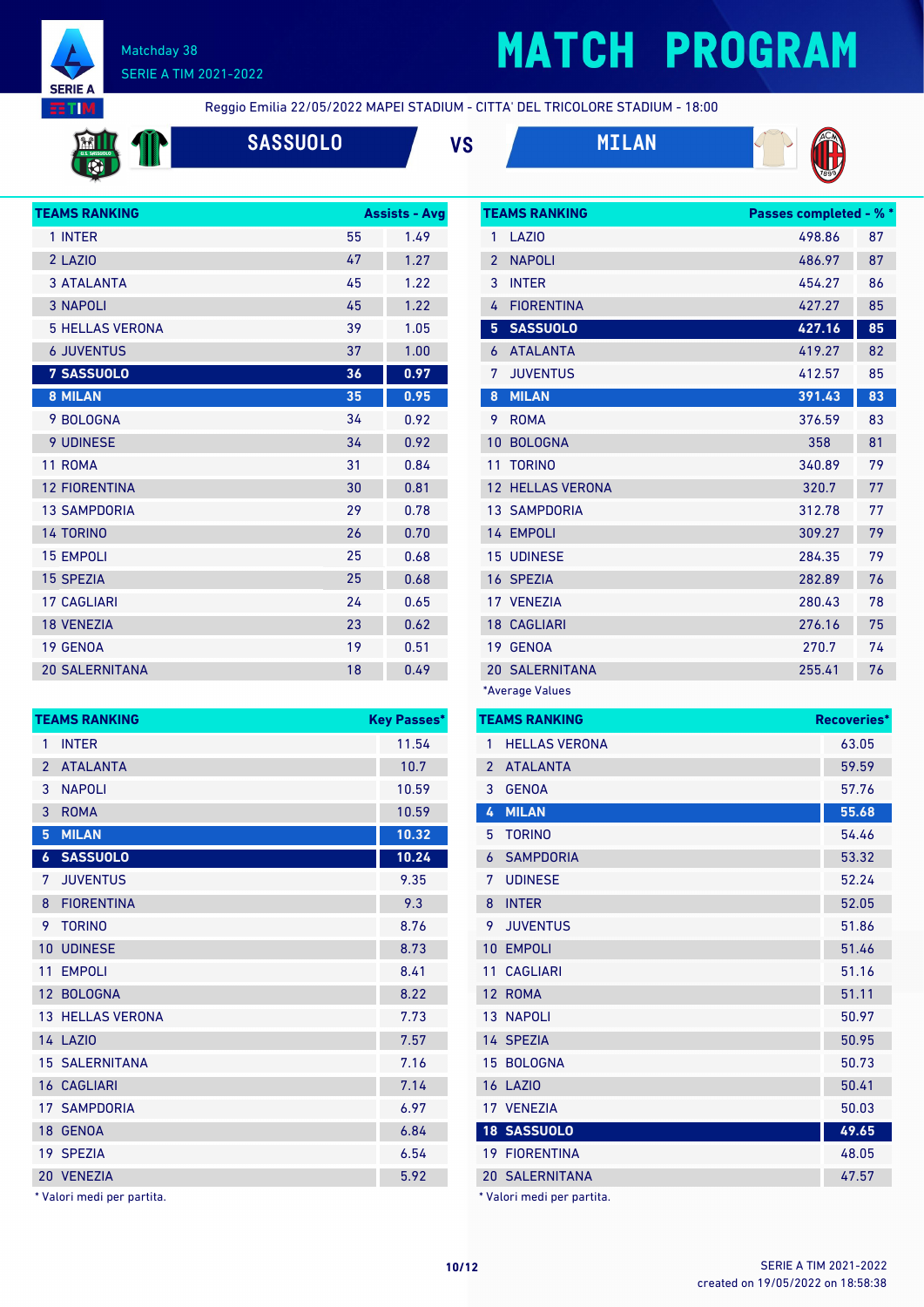

# **MATCH PROGRAM**

**RTM** 

Reggio Emilia 22/05/2022 MAPEI STADIUM - CITTA' DEL TRICOLORE STADIUM - 18:00

| <b>SASSUOLO</b> | VS | <b>MILAN</b> |
|-----------------|----|--------------|
|                 |    |              |



**TEAMS RANKING AVG (Km)** 



|                | <b>TEAMS RANKING</b>    | <b>Tot. Saves - Average</b> |      |
|----------------|-------------------------|-----------------------------|------|
| 1              | <b>VENEZIA</b>          | 154                         | 4.16 |
| $\overline{2}$ | <b>EMPOLI</b>           | 143                         | 3.86 |
| 3              | <b>SPEZIA</b>           | 139                         | 3.76 |
| 4              | <b>SALERNITANA</b>      | 138                         | 3.73 |
| 5              | <b>BOLOGNA</b>          | 128                         | 3.46 |
| 6              | <b>GENOA</b>            | 123                         | 3.32 |
| 7              | <b>SAMPDORIA</b>        | 119                         | 3.22 |
| 8              | <b>CAGLIARI</b>         | 117                         | 3.16 |
| 9              | <b>SASSUOLO</b>         | 108                         | 2.92 |
| 10             | <b>ROMA</b>             | 104                         | 2.81 |
| 11             | <b>NAPOLI</b>           | 102                         | 2.76 |
|                | <b>12 HELLAS VERONA</b> | 99                          | 2.68 |
|                | <b>13 UDINESE</b>       | 95                          | 2.57 |
|                | 14 MILAN                | 93                          | 2.51 |
|                | 15 INTER                | 93                          | 2.51 |
|                | 16 ATALANTA             | 93                          | 2.51 |
|                | <b>17 JUVENTUS</b>      | 88                          | 2.38 |
|                | <b>18 LAZIO</b>         | 85                          | 2.3  |
|                | <b>19 TORINO</b>        | 81                          | 2.19 |
|                | <b>20 FIORENTINA</b>    | 77                          | 2.08 |

| 1              | <b>LAZIO</b>          | 112.396 |
|----------------|-----------------------|---------|
| $\overline{2}$ | <b>INTER</b>          | 111.426 |
| 3              | <b>EMPOLI</b>         | 111.238 |
| 4              | <b>ATALANTA</b>       | 110.828 |
| 5              | <b>HELLAS VERONA</b>  | 109.876 |
| 6              | <b>VENEZIA</b>        | 108.83  |
| 7              | <b>GFNOA</b>          | 108.724 |
| 8              | <b>JUVENTUS</b>       | 108.051 |
| 9              | <b>ROMA</b>           | 107.961 |
| 10             | <b>CAGLIARI</b>       | 107.388 |
|                |                       |         |
| 11             | <b>SPEZIA</b>         | 106.994 |
|                | <b>12 SALERNITANA</b> | 106.961 |
| 13             | <b>MILAN</b>          | 106.775 |
|                | 14 TORINO             | 106.462 |
| 15             | <b>NAPOLI</b>         | 105.929 |
|                | <b>16 SAMPDORIA</b>   | 105.787 |
| 17             | <b>BOLOGNA</b>        | 105.194 |
|                | <b>18 SASSUOLO</b>    | 105.162 |
| 19             | <b>FIORENTINA</b>     | 105.123 |

| <b>TEAMS RANKING</b> |                       | <b>Tot. Final Third Passes - Avg.</b> |        |  |
|----------------------|-----------------------|---------------------------------------|--------|--|
| $\mathbf{1}$         | <b>ATALANTA</b>       | 4512                                  | 121.95 |  |
| $\overline{2}$       | <b>NAPOLI</b>         | 4137                                  | 111.81 |  |
| 3                    | <b>INTER</b>          | 3899                                  | 105.38 |  |
| 4                    | <b>LAZIO</b>          | 3718                                  | 100.49 |  |
| 5                    | <b>MILAN</b>          | 3421                                  | 92.46  |  |
| 6                    | <b>TORINO</b>         | 3346                                  | 90.43  |  |
| 7                    | <b>FIORENTINA</b>     | 3328                                  | 89.95  |  |
| 8                    | <b>SASSUOLO</b>       | 3255                                  | 87.97  |  |
| 9                    | <b>JUVENTUS</b>       | 3253                                  | 87.92  |  |
| 10                   | <b>HELLAS VERONA</b>  | 3176                                  | 85.84  |  |
| 11                   | <b>ROMA</b>           | 2911                                  | 78.68  |  |
| 12 <sup>2</sup>      | <b>BOLOGNA</b>        | 2901                                  | 78.41  |  |
|                      | 13 EMPOLI             | 2850                                  | 77.03  |  |
|                      | <b>14 UDINESE</b>     | 2658                                  | 71.84  |  |
|                      | <b>15 SAMPDORIA</b>   | 2422                                  | 65.46  |  |
|                      | 16 SPEZIA             | 2228                                  | 60.22  |  |
|                      | <b>17 SALERNITANA</b> | 2203                                  | 59.54  |  |
|                      | <b>18 CAGLIARI</b>    | 2172                                  | 58.7   |  |
| 19                   | <b>GENOA</b>          | 2120                                  | 57.3   |  |
| 20                   | <b>VENEZIA</b>        | 1973                                  | 53.32  |  |

| <b>TEAMS RANKING</b> |                      | <b>Tot. Dribbling - Average</b> |       |  |
|----------------------|----------------------|---------------------------------|-------|--|
| 1                    | <b>MILAN</b>         | 443                             | 11.97 |  |
| $\overline{2}$       | <b>SASSUOLO</b>      | 396                             | 10.7  |  |
| 3                    | <b>ATALANTA</b>      | 364                             | 9.84  |  |
| 4                    | <b>JUVENTUS</b>      | 357                             | 9.65  |  |
| 5                    | <b>NAPOLI</b>        | 351                             | 9.49  |  |
| 6                    | <b>UDINESE</b>       | 350                             | 9.46  |  |
| 7                    | LAZI <sub>0</sub>    | 331                             | 8.95  |  |
| 8                    | <b>ROMA</b>          | 326                             | 8.81  |  |
| 9                    | <b>BOLOGNA</b>       | 320                             | 8.65  |  |
| 10                   | <b>HELLAS VERONA</b> | 310                             | 8.38  |  |
| 11                   | <b>SALERNITANA</b>   | 305                             | 8.24  |  |
| 12                   | <b>GENOA</b>         | 298                             | 8.05  |  |
|                      | 13 VENEZIA           | 295                             | 7.97  |  |
|                      | <b>14 FIORENTINA</b> | 290                             | 7.84  |  |
| 15                   | <b>TORINO</b>        | 287                             | 7.76  |  |
| 16                   | <b>EMPOLI</b>        | 286                             | 7.73  |  |
| 17                   | <b>SPEZIA</b>        | 281                             | 7.59  |  |
| 18                   | <b>INTER</b>         | 250                             | 6.76  |  |
| 19 <sup>°</sup>      | <b>CAGLIARI</b>      | 243                             | 6.57  |  |
|                      | <b>20 SAMPDORIA</b>  | 222                             | 6     |  |